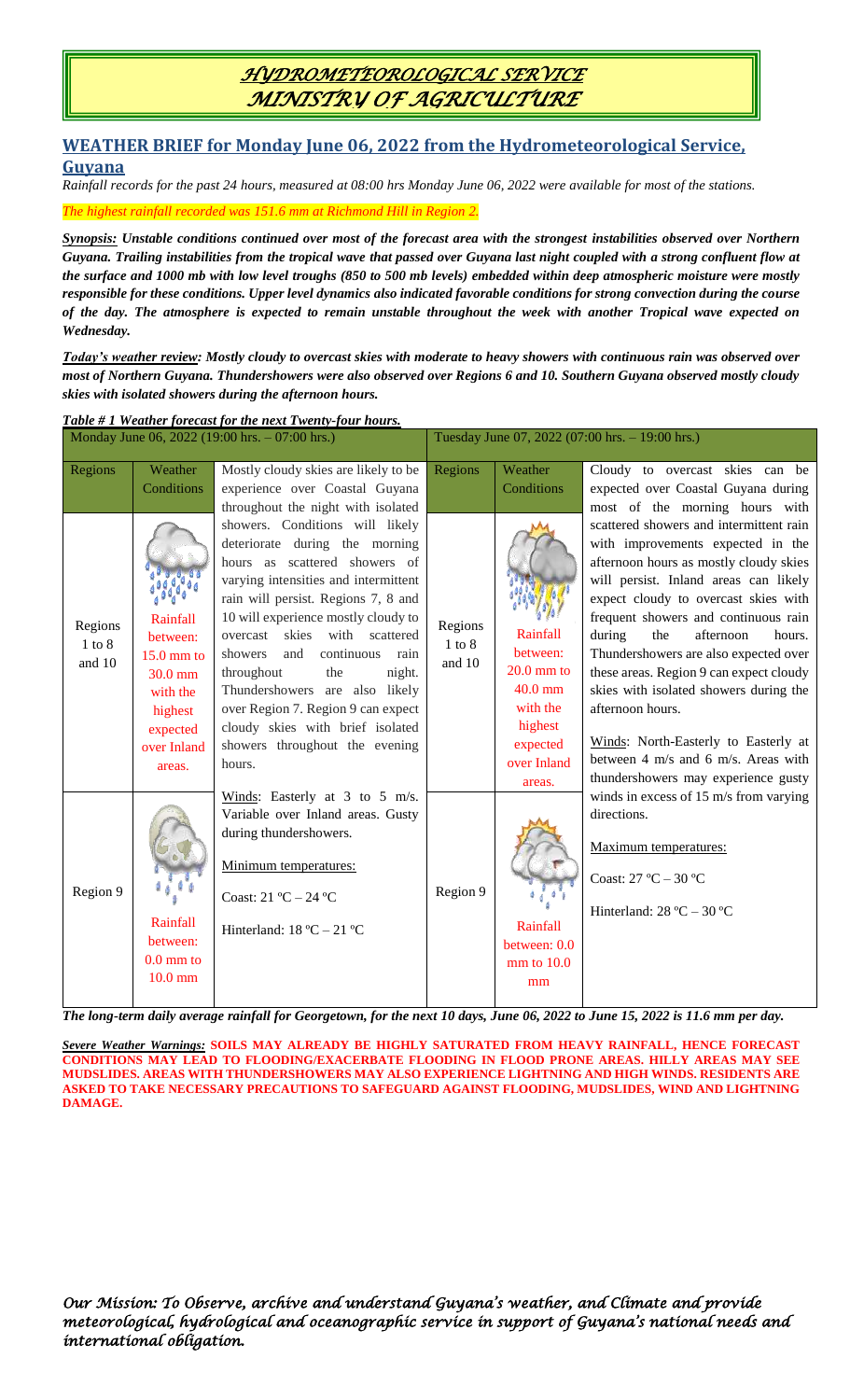# *HYDROMETEOROLOGICAL SERVICE MINISTRY OF AGRICULTURE*



*Infra-red Satellite and Radar images valid 19:00 UTC (15:00 hrs) Monday June 06, 2022.*



*Radar generated precipitation estimates. Twenty-four and nine hours' rainfall valid 7 hrs and 16 hrs, 06 June 2022.*

| Table # 2 Occurrences of high and low tides for the next 24 hours and the times for sunrise and sun set. |                                                                                                |         |                                           |  |  |  |  |
|----------------------------------------------------------------------------------------------------------|------------------------------------------------------------------------------------------------|---------|-------------------------------------------|--|--|--|--|
| Tonight (June 06, 2022)                                                                                  | <b>Tomorrow Morning (June 07, 2022)</b>                                                        |         | <b>Tomorrow Afternoon (June 07, 2022)</b> |  |  |  |  |
| <b>High Tide 21:51 hrs</b><br>Tide Height 2.31 m                                                         | Low Tide $03:33$ hrs<br>Tide Height 1.33 m<br><b>High Tide 09:09 hrs</b><br>Tide Height 2.42 m |         | Low Tide 15:23 hrs<br>Tide Height 1.23 m  |  |  |  |  |
| Sunrise:                                                                                                 | $05:35$ hrs.                                                                                   | Sunset: | $18:05$ hrs.                              |  |  |  |  |

**HIGH TIDE ADVISORY: CITIZENS ARE ADVISED THAT THE ABOVE NORMAL HIGH TIDE ADVISORY IS NOT IN EFFECT.**

*Sea conditions:* **MODERATE SEAS WITH NORTH-EASTERLY TO EASTERLY WAVES REACHING HEIGHTS OF 2.0 TO 2.5 METERS IN OPEN WATERS.** 

- **- THESE WAVES ARE LIKELY TO HAVE PERIODS OF BETWEEN 8 S AND 10 S.**
- **- WINDS ARE EXPECTED TO BE TO EASTERLY BETWEEN 5 M/S TO 8 M/S**

#### *Extended Forecast*

**Wednesday: Cloudy to overcast skies are likely to be experience over Northern Guyana. These conditions will likely be accompanied by scattered showers and intermittent rain. Isolated thundershowers may also be experienced during the morning hours over Coastal Guyana and Inland areas in the afternoon hours. Rainfall is expected to range between 20.0 mm to 40.0 mm and between 40.0 mm to 70.0 mm in areas where thundershowers are expected. All other areas may observe partly cloudy to cloudy skies with scattered showers varying mostly from light to moderate. Rainfall is expected to range between 10.0 mm to 25.0 mm within a 24 hours' period.**

*Our Mission: To Observe, archive and understand Guyana's weather, and Climate and provide meteorological, hydrological and oceanographic service in support of Guyana's national needs and international obligation.*